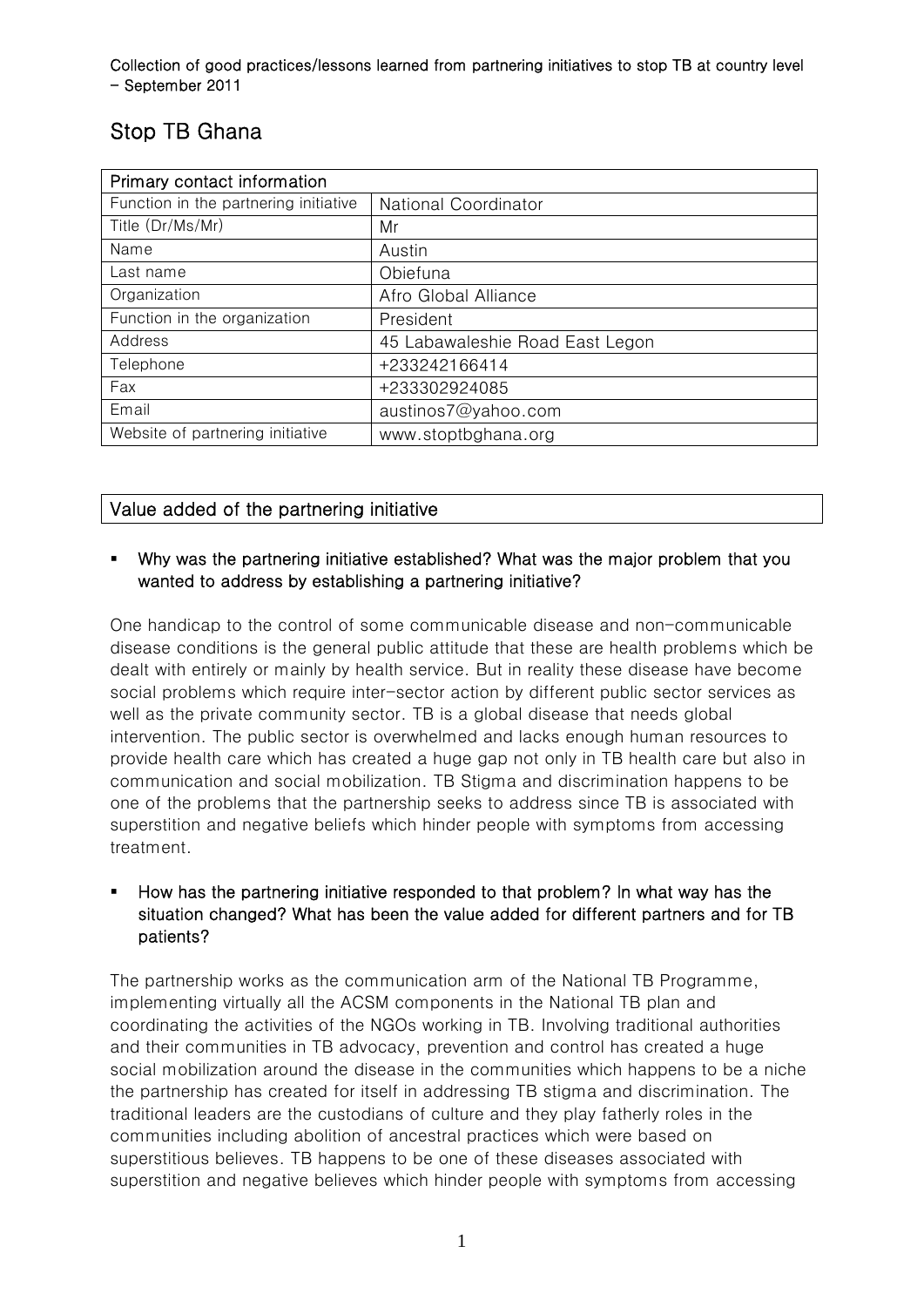treatment due to stigma. TB stigma is no longer a hindrance or barrier to accessing treatment in most areas and this initiative has built the capacities of the traditional authorities and their communities to engage in strong TB advocacy.

- Do you think the partnering initiative has worked so far?
- If it has worked well, why? How have you set it up? What process have you used? What were the main steps?
- If it has not worked that well, why? What do you think has hindered your efforts? Would you try it again, and why? How would you revitalize it?

Yes, the Ghana partnership so far has worked well even without funding the partners are very committed to work together. The good thing is that Global Fund highlighted the involvement of the Chiefs in TB control as a major success in the round 5 implementation and with the approval of TB round 10 for Ghana; the Stop TB Partnership Ghana will have enough resources to replicate this programme throughout the country and also built capacities of its partners.

The Ghana partnership was started in 2005 by Afro Global alliance Ghana (AGA), following discussions with Dr Frank Bonsu, the Programme Manager of the national TB control programme in 2006, the GSPT was invited to co-host the partnership with Afro Global Alliance. AGA started by mobilizing partners to support the vision of the partnership of a TB free Ghana and by sharing one platform to ensure uniformity in all interventions. However, Ghana partnership a civil society driven partnership with more NGOs as partners. Presently, the partnership is in the process of adopting new constitution because of the enormous growth and expansion of the partnership activities.

Who among the following stakeholders  $-$  national TB programme, civil society (faith based organizations, non-governmental organizations, community based organizations) and the private/business sector  $-$  is involved? In what way?

The National TB Programme plays a very instrumental role in supporting the partnership existence till date and they are very much involved in the activities of the partnership. The partnership is civil-society-driven with over 150 NGOs and CBOs as partners. Presently there no major business or private sector involvement apart from private laboratories but there are prospects of involving businesses in the partnership.

 What does each partner perceive as an advantage of being in the partnering initiative? What sustains their commitment? If partners are not engaged, what are you planning to do to attract and maintain their interest?

The partnership presents a platform for administrative and management synergies for its partners and has a proven capacity-building advantage for "smaller NGOs" and CBOs who are part of the partnership. This is one thing that has sustained the commitment of the partners. The partnership does not implement, but rather is a source of funding for its partners. It disburses funds to the partners and monitors implementation.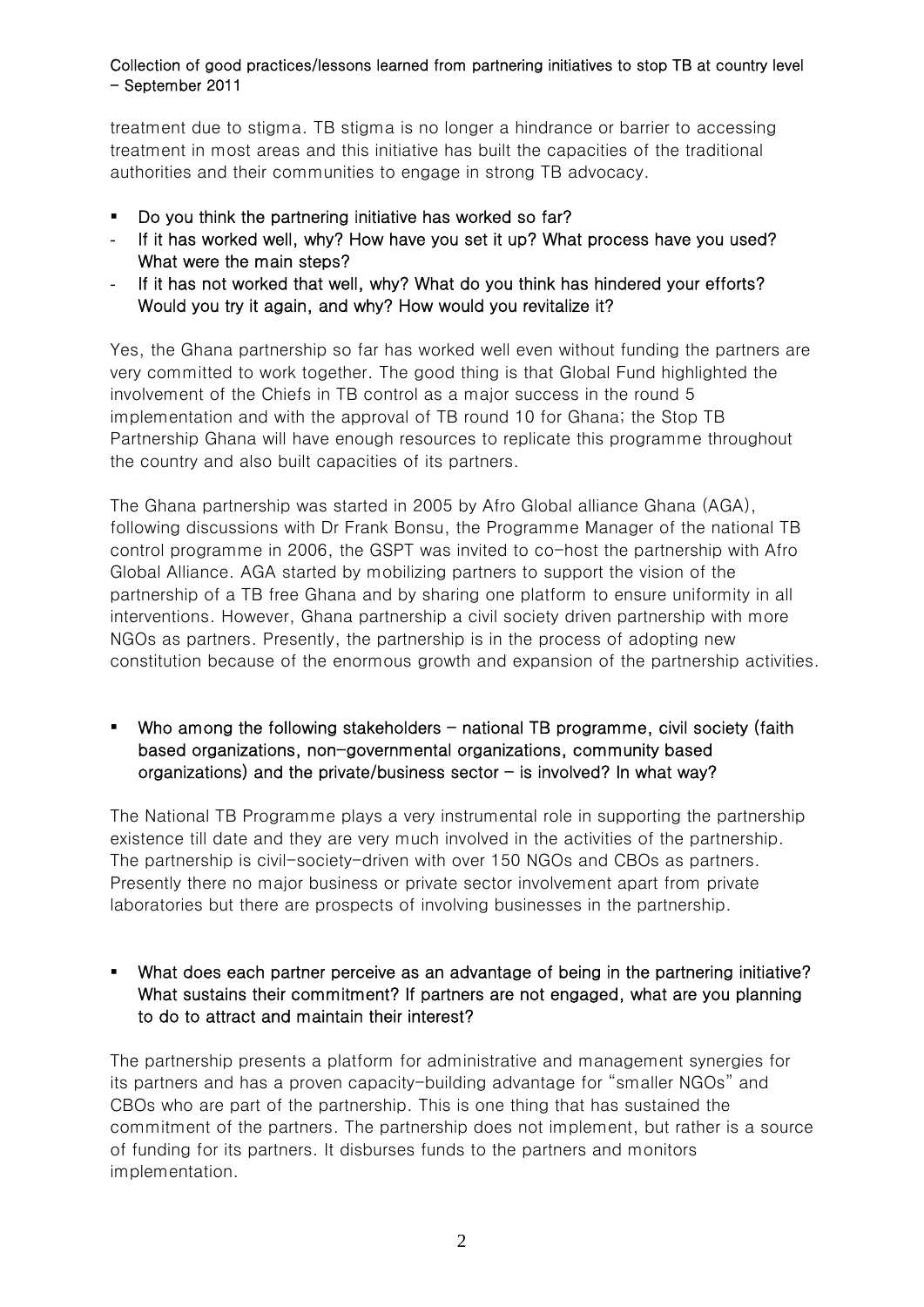#### Building the partnering initiative

## What have been some of your challenges in bringing the various stakeholders together in a partnering initiative?

The challenges has been the resources in terms of funds to mobilize the stakeholders but the NTP recognizing the power of partnership and the value added contribution, supported the start-up of the partnership especially resources for mobilization. However, the Global Fund TB round 10 provides more hope for the Ghana partnership.

 Have partners done a mapping/inventory of the resources (financial, technical, human, in-kind) that each can contribute to the implementation of the national TB plan and in which area of the country? If yes, could you share your plan showing various roles and responsibilities and highlighting possible remaining gaps?

I will say yes and no because the NTP has a record of all the Stop TB Partnership Ghana and their capacities but the partnership is in the process of doing a more all inclusive mapping exercise to reassess the capacities of its partners and their readiness to implement the round 10 Global Fund. Once this process is finalized, we will share it.

 Have the partners jointly mobilized resources to implement a shared national TB plan? What type of resources have they mobilized (financial, technical, human, in-kind)? How did this process work?

Yes, the round 10 Global Fund. The partnership is represented on the Global Fund Country Coordinating Mechanism (CCM) Ghana and it supports all funds of proposal development by providing concept paper for partner implementation.

## Which national TB plan activities are the partners contributing to?

Partners are contributing by engaging and involving communities in TB prevention and control, addressing stigma and discrimination to reduce the barriers to accessing treatment, ensuring quality DOTS and its expansion, ACSM to increase case detection and prevent treatment defaults and also to support the full implementation of the Stop TB Strategies.

## **How have partners organized their work? Do they regularly meet? What structure has** been chosen (if this has been formalized)?

Due to lack of resources, it has been very difficult for partners to just regularly meet however meetings are organized from time to time. The executive board does regularly meet as at when there are urgent issues to discuss emergency meetings are called by the National Coordinator. The new constitution does have lots of these spelt out because for the first time the partnership is going to have full time paid staff to run the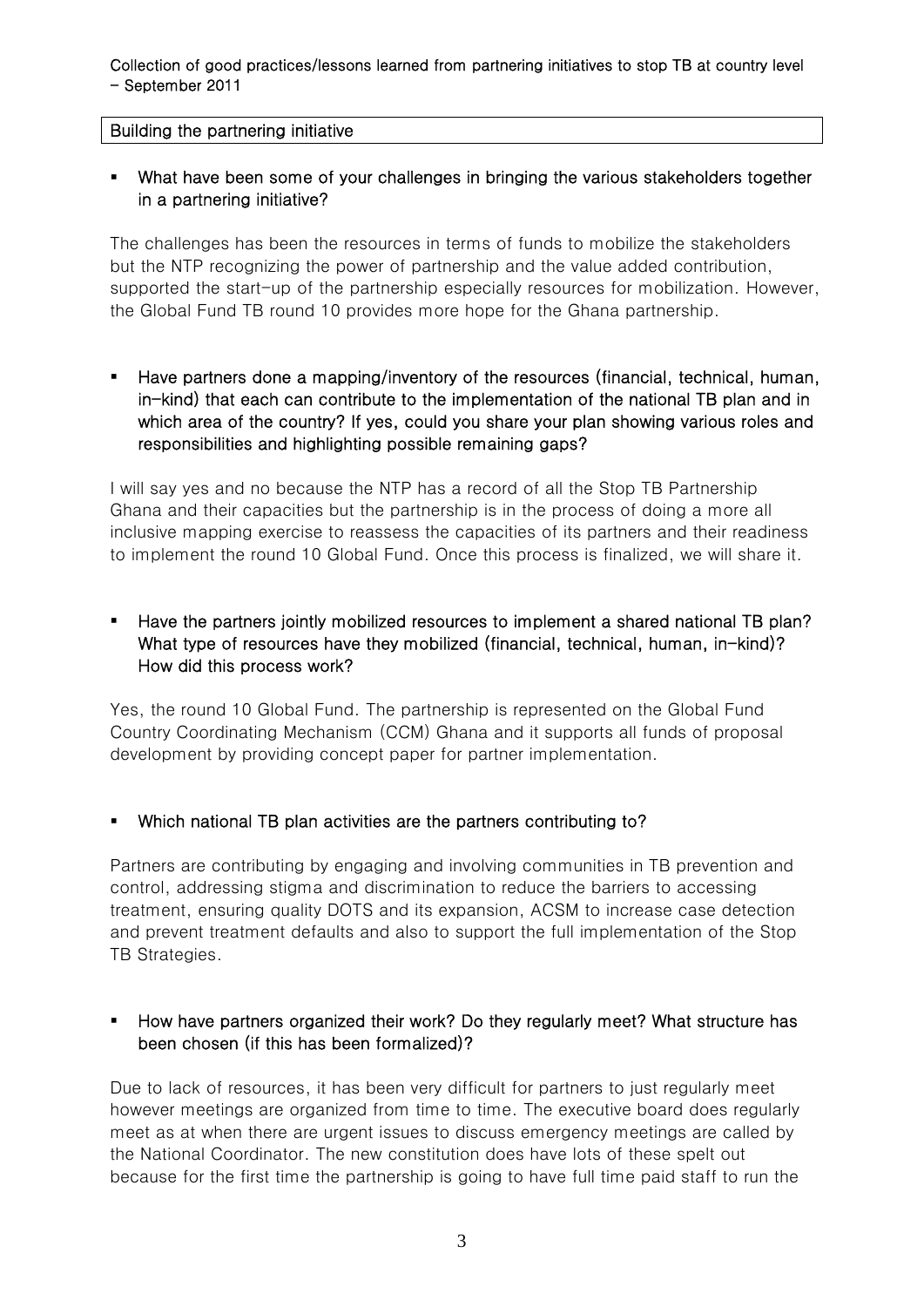secretariat with directives from the executive board and the general assembly. This information will be provided ones the constitution is adopted.

#### Thinking through and taking stock

 Which stakeholders of society do you see as essential or ideal members to a partnering initiative, if you want to effectively address TB in your country context (please answer this independently of whether these stakeholders are currently partners of your initiative)?

The NGOs are key because they have the capacities of reaching the unreached populations and also the traditional authorities who are the custodians of culture with power of helping to de-stigmatize the disease. The traditional healers, the prayer camps and the businesses are other very important members or stakeholders.

 What do you think the major outcomes of the partnering initiative are? In what way the partnering initiative has benefited the work of the partners? What do you think could be strengthened/improved?

The important thing is that the partners understand the power of partnership which is building synergy to address common objectives and this has been the success story of the partnership. However, a lot more need to be done in terms of building the capacities of the partners to think globally and act locally. Again, with the Global Fund round 10, things will strengthen up and capacities will be built.

 Do you have any example you would like to share about occasions (implementation of activities of national TB plan) in which having a partnering initiative in place has made a difference?

The involvement of traditional authorities and their communities in TB advocacy, prevention and control has addressed the Stop TB Strategy of empowering people with TB and communities through partnership. The partnership has built the capacity of the Chiefs and their communities to engage in strong TB advocacy which has been a gap. And also through the activities of its partners they also pursue high-quality DOTS expansion and enhancement.

## How do you think the Stop TB Partnership could support your partnering initiative?

The key support will be for continuous sharing of information on what works in the form of good practices and think of carving out a small budget for national partnerships to cover some administrative overheads when there is no funding for the partnership programme. Technical assistance is also welcome, when necessary, especially in the development of a proposal.

Anything else you would like to highlight?!